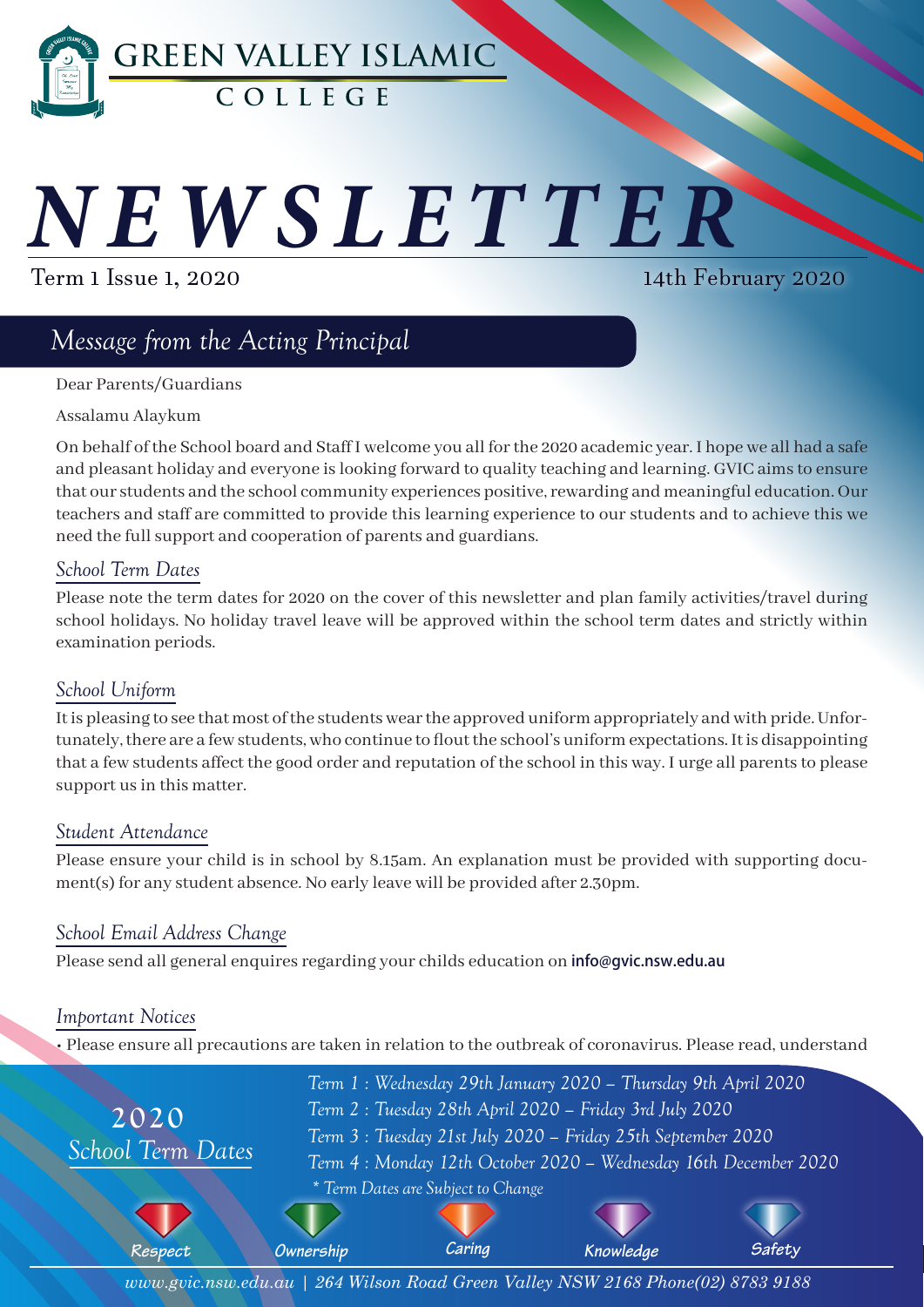and implement the advice provided by the department of education on their website. Please check the department's website regularly for any update. The schools website also has information about coronavirus.

• Please return completed and signed forms/notes issued by the school from time to time in a timely manner so we could continue to provide a safe and supportive learning environment for your child(ren).

• Please make prior arrangements with the office staff to collect your children during their recess and lunch break.

• The parent code of conduct policy is on the schools website for your perusal.

• As role models parents are expected to follow traffic rules around the School and directions from teachers on duty on School grounds. It is our duty to educate our children to use the roads safely. Double parking, stopping in no stopping zones, not using the pedestrian crossing where provided, etc is a display of inappropriate behaviour which compromises the safety of our children.

I wish everybody the very best for the 2020 school year. May Allah (SWT) protect us all and give success in this world and hereafter. Ameen.

#### **Mr Riaaz Ali**

# *Primary Deputy Principal's Message*

#### Assalamu Alaykum

On behalf of primary, I would like to extend a very warm welcome to our students and their families as we begin the 2020 academic year, with high hopes of students reaching excellence in studies. I would also like to congratulate the 2020 kindergarten students, who have settled in remarkably well and have adjusted themselves with the routines of their class. Insha Allah, with parental support we will ensure that each student is given every opportunity to attain quality education in a safe and supportive environment.





# *After School Support Program*

Parents of Years Two - Six are being advised that After School Program has commenced. Please note that all students from Years Three and Five are being encouraged to take advantage of the additional support provided by the class teachers in areas of Literacy and Numeracy. Only limited places will be offered for Years Two, Four and Six and this will be based on the students' last results. Permission slips have been sent to the parents prior to the start of the program. Students will benefit from the additional support, therefore please help your children by making the arrangements.

# *Altruistic Ashifdar–Fund-raising for BushfireVictims*

Green Valley Islamic College proudly applauds the effort of Sumaira Ashifdar of 5G who showed great empathy for the victims of the bushfire.

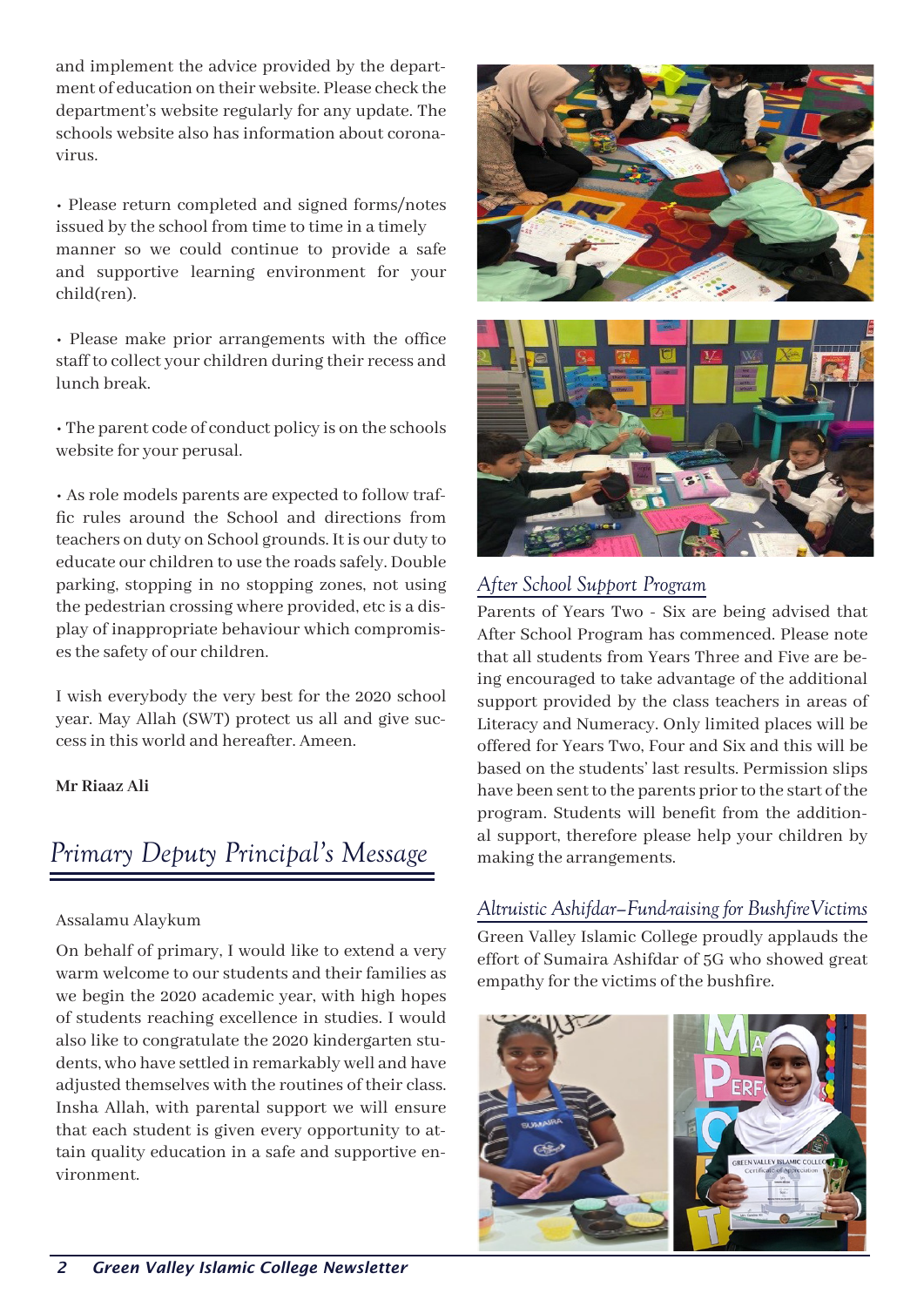Her donations through sale of 192 baked goods were as follows:

•\$1200 to the Rural Fire Service for the families of Geoffrey Keaton and Andrew O'Dwyer, firefighters who lost their lives serving the community.

•\$460 to WIRES (NSW Wildlife Information, Rescue and Education Service).

•\$720 to the Rural Aid for Buy A Bale campaign.

Alyza Arif currently in Year 2 gave her entire savings for the Green Valley Islamic College bush fire appeal in 2019. Green Valley Islamic College is privileged and proud to have such students. May Allah reward these students immensely.

# *Primary Ramadan Projects*

With the generous donations from parents and students, we were able to fund Well Digging in Myanmar last year (as shown in the image) . Insha Allah we pray for your support this year not only for Well Digging and sponsoring orphan children but for other projects locally such as Aged Care homes in Auburn, special facilities for Wudu area for girls, etc.



# *Calendar of Major Events for 2020*

The 2020 School Calendar can be accessed from the school website. However, the following are some of the key dates for the year:

| Term             | Week             | Date                  | Event                                              |
|------------------|------------------|-----------------------|----------------------------------------------------|
| $\mathbf 1$      | $\mathbf{1}$     | Wednesday 29/01/20    | Kindergarten starts school                         |
| $\mathbf 1$      | 1                | Thursday 30/01/20     | Years One - Six return                             |
| $\mathbf 1$      | $\mathbf{1}$     | Thursday 30/01/20     | Years Three & Five After School Classes begin      |
| $\mathbf{1}$     | $\overline{2}$   | Tuesday 04/02/20      | Years Two, Four and Six After School Classes begin |
| $\mathbf{1}$     | $\overline{3}$   | Wednesday 12/02/20    | Primary Parent Information Session                 |
| $\mathbf{1}$     | $\overline{5}$   | Monday 24/02/20       | SRC/PBS Induction                                  |
| $\mathbf{1}$     | 6                | Monday 02/03/20       | PRC commences                                      |
| $\mathbf 1$      | 8                | Friday 20/03/20       | Action Against Bullying & Harmony Day              |
| $\mathbf{1}$     | $\boldsymbol{9}$ | $23/03/20 - 27/03/20$ | <b>Term One Examinations</b>                       |
| $\mathbf 1$      | 9                | Thursday 26/03/20     | Parents' Workshop                                  |
| $\mathbf{1}$     | 10               | Tuesday 31/03/20      | Primary School Photo Day                           |
| $\mathbf{1}$     | 11               | Tuesday 07/04/20      | Ramadan Awareness Program                          |
| $\mathbf 1$      | 11               | Wednesday 08/04/20    | Parent-Teacher Interviews                          |
| $\mathbf{1}$     | 11               | Thursday 09/04/20     | Walk Safely to School Day                          |
| $\boldsymbol{2}$ | $\mathbf{1}$     | Monday 27/04/20       | Ramadan Timetable Begins                           |
| $\,2$            | 3                | $12/05/20 - 20/05/20$ | NAPLAN - Online Test Window opens                  |
| $\sqrt{2}$       | $\overline{5}$   | Monday 25/05/20       | Eid ul Fitr (tentative)                            |
| $\,2$            | $\overline{5}$   | Friday 29/05/20       | Eid Hat Parade                                     |
| $\,2$            | 6                | Tuesday 02/06/20      | After School Classes begin (Years 2, 4 and 6)      |
| $\overline{c}$   | $\overline{7}$   | $09/06/19 - 12/06/20$ | Half - Yearly Examinations                         |
| $\overline{2}$   | 8                | Thursday 18/06/20     | Inter schools Spelling Buzz                        |
| $\overline{c}$   | $\boldsymbol{9}$ | Thursday 25/06/20     | Primary Health and Safety Day                      |
| $\,2$            | 10               | Thursday 02/07/20     | Parent-Teacher Interviews                          |